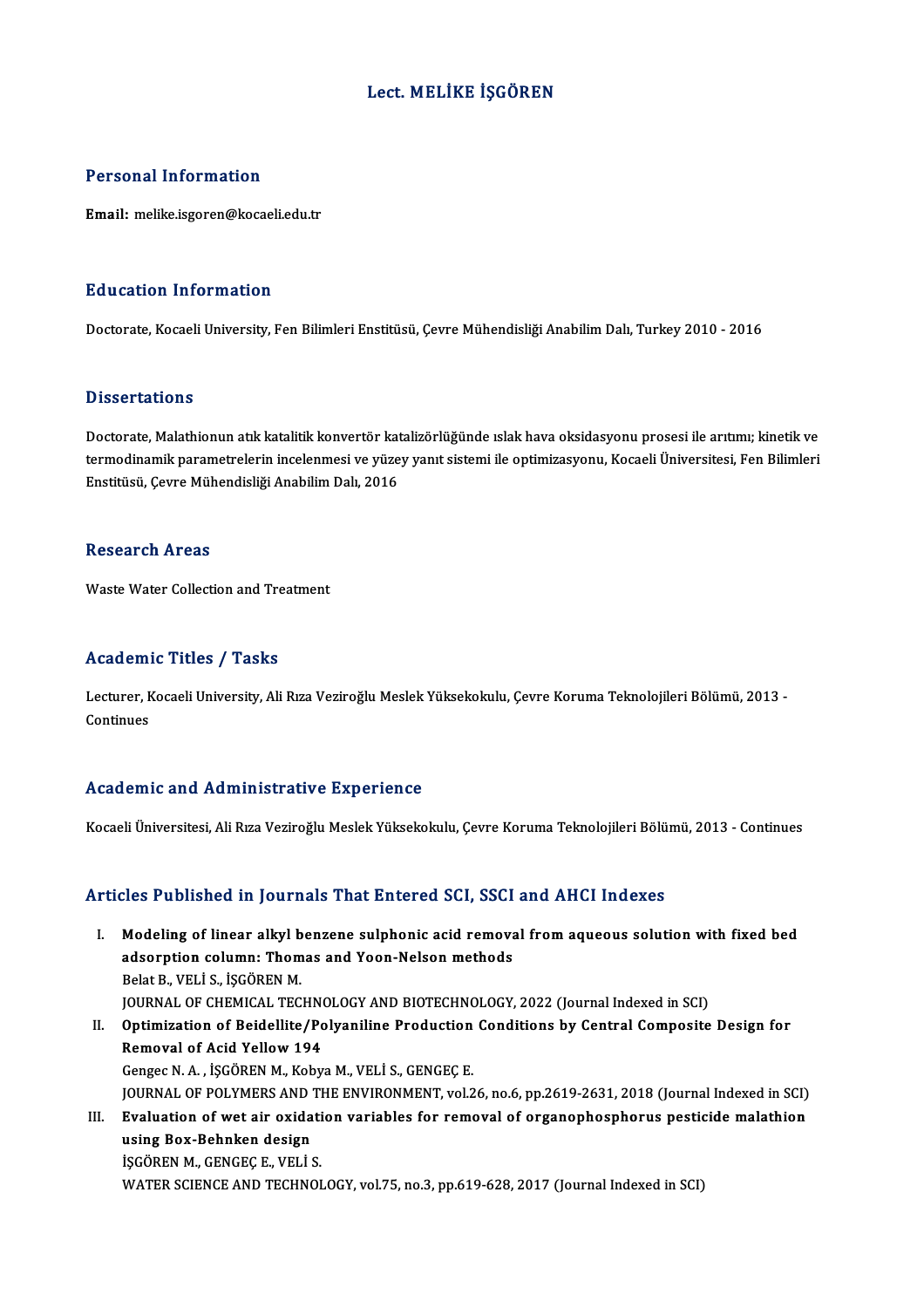## Articles Published in Other Journals

I. Experimental design approach to COD and color removal of landfil leachate by the electrooxidation Experim<br>Experim<br>Veli S. Ar Experimental design approach to COD and of<br>process<br>Veli S., Arslan A., İşgören M., Bingöl D., Demiral D.<br>Environmental Challenges, vel 5, no 190369, np 1. process<br>Veli S., Arslan A., İşgören M., Bingöl D., Demiral D.<br>Environmental Challenges, vol.5, no.100369, pp.1-8, 2021 (Refereed Journals of Other Institutions) Veli S., Arslan A., İşgören M., Bingöl D., Demiral D.<br>Environmental Challenges, vol.5, no.100369, pp.1-8, 2021 (Refereed Journals of Other Institutions)<br>II. Determination of Optimum Conditions in Treatment of Carbofos by W Environmental C<br>Determination<br>Pd/AC catalyst<br>Abanova 7, iscõ Determination of Optimum Conditions<br>Pd/AC catalyst<br>Abanova Z., İŞGÖREN M., GENGEÇ E., VELİ S.<br>JOUPNAL OF POLYTECHNIC POLITEKNIK DE Pd/AC catalyst<br>Abanova Z., İŞGÖREN M., GENGEÇ E., VELİ S.<br>JOURNAL OF POLYTECHNIC-POLITEKNIK DERGISI, vol.19, no.1, pp.61-66, 2016 (Journal Indexed in ESCI)<br>Pd./AC Katalizönü, Esliğinde Karbefee'un Jalek Have Oksidesyenu, i Abanova Z., İŞGÖREN M., GENGEÇ E., VELİ S.<br>JOURNAL OF POLYTECHNIC-POLITEKNIK DERGISI, vol.19, no.1, pp.61-66, 2016 (Journal Indexed in ESCI)<br>III. Pd/AC Katalizörü Eşliğinde Karbofos'un Islak Hava Oksidasyonu ile Arıtım JOURNAL OF P<br>Pd/AC Katali<br>Belirlenmesi<br>ARANOVA 7-i Pd/AC Katalizörü Eşliğinde Karbofos'un<br>Belirlenmesi<br>ABANOVA Z., İŞGÖREN M., GENGEÇ E., VELİ S.<br>Pelitelmik Dergisi vel 19 no 1 nn 61 66 2016 Belirlenmesi<br>ABANOVA Z., İŞGÖREN M., GENGEÇ E., VELİ S.<br>Politeknik Dergisi, vol.19, no.1, pp.61-66, 2016 (Refereed Journals of Other Institutions) ABANOVA Z., İŞGÖREN M., GENGEÇ E., VELİ S.<br>Politeknik Dergisi, vol.19, no.1, pp.61-66, 2016 (Refereed Journals of Other Institutions)<br>IV. Pd AC Katalizörü Eşliğinde Karbofos un Islak Hava Oksiadasyonu ile Arıtımında Op Politeknik Der:<br>**Pd AC Kataliz<br>Belirlenmesi**<br>ARANOVA 7. İ Pd AC Katalizörü Eşliğinde Karbofos un<br>Belirlenmesi<br>ABANOVA Z., İŞGÖREN M., GENGEÇ E., VELİ S.<br>Belitelmik Devzisi vel 19 np 61-66-2016 (Oth Belirlenmesi<br>ABANOVA Z., İŞGÖREN M., GENGEÇ E., VELİ S.<br>Politeknik Dergisi, vol.19, pp.61-66, 2016 (Other Refereed National Journals)

# Refereed Congress / Symposium Publications in Proceedings

efereed Congress / Symposium Publications in Proceedings<br>I. Sonochemical Oxidation Of Linear Alkyl Benzene Sulfonic Acid In Aqueous Solution<br>APSLAN A ISCOPEN M ARSLAN<br>**ARSLANA.**, İŞGÖREN<br>The International Mardin Sonochemical Oxidation Of Linear Alkyl Benzene Sulfonic Acid In Aqueous Solution<br>ARSLAN A., İŞGÖREN M.<br>7th International Mardin Artuklu Scientific Researches Conference, Mardin, Turkey, 10 December 2021<br>Modeling of the Ads

ARSLAN A., İŞGÖREN M.<br>7th International Mardin Artuklu Scientific Researches Conference, Mardin, Turkey, 10 December 2021<br>II. Modeling of the Adsorption Process of Industrial Laundry Wastewaters with the Sunflower Seed Tth International Mardin Art<br>Modeling of the Adsorptic<br>Pyrrole-FeCl3 Composite<br>VELLS RECOPEN M APSLAN Modeling of the Adsorption Process of Industrial Laundry Wastewaters with the Sunflower S<br>Pyrrole-FeCl3 Composite<br>VELİ S., İŞGÖREN M., ARSLAN A., TOPKAYA E., GÜLÜMSER Ç., KURTKULAK H., BELAT B., ZEYBEK Ş., ZOR S.,<br>PİMOCLO

Pyrrole-FeCl3 Composite<br>VELİ S., İŞGÖREN M., ARSLAN A., TOPKAYA E., GÜLÜMSER Ç., KURTKULAK H., BELAT B., ZEYBEK Ş., ZOR S.,<br>DİMOGLO A. VELİ S., İŞGÖREN M., ARSLAN A., TOPKAYA E., GÜLÜMSER Ç., KURTKULAK H., BELAT B., ZEYBEK Ş., ZOR S.,<br>DİMOGLO A.<br>2nd International Conferences on Science and Technology (ICONST'xx19), Prizren, Serbia And Montenegro, 26 -<br>20

DİMOGLO A.<br>2nd International Conference<br>30 August 2019, pp.181-190<br>Synthesia of Wasta Shalls 2nd International Conferences on Science and Technology (ICONST'xx19), Prizren, Serbia And Montenegro,<br>30 August 2019, pp.181-190<br>III. Synthesis of Waste Shells/Pyrrole-FeCl3 Composite and Application in Treatment of Indus

30 August 2019, pp.181<br>Synthesis of Waste Sh<br>Laundry Wastewater<br>VELLS ABSLANA, ISCC Synthesis of Waste Shells/Pyrrole-FeCl3 Composite and Application in Treatment of Industrial<br>Laundry Wastewater<br>VELİ S., ARSLAN A., İŞGÖREN M., TOPKAYA E., GÜLÜMSER Ç., KURTKULAK H., ZEYBEK Ş., ZOR S., DİMOGLO A.<br>Internati

Laundry Wastewater<br>VELİ S., ARSLAN A., İŞGÖREN M., TOPKAYA E., GÜLÜMSER Ç., KURTKULAK H., ZEYBEK Ş., ZOR S., DİMOGLO A.<br>International Congress on Engineering and Architecture (ENAR-2018), Antalya, Turkey, 14 - 16 November **VELI S., ARSLAN A<br>International Cong<br>vol.1, pp.833-842<br>Evoluation of Ba** International Congress on Engineering and Architecture (ENAR-2018), Antalya, Turkey, 14 - 16 November 2018,<br>vol.1, pp.833-842<br>IV. Evaluation of Reaction Variables in the Adsorption Process of Industrial Laundry Wastewaters

- vol.1, pp.833-842<br>IV. Evaluation of Reaction Variables in the Adsorption Process of Industrial Laundry Wastewaters with<br>the Rice Husk Shell-PAn(K2S2O8) Composite by Response Surface Methodology Evaluation of Reaction Variables in the Adsorption Process of Industrial Laundry Wastewaters<br>the Rice Husk Shell-PAn(K2S2O8) Composite by Response Surface Methodology<br>VELİ S., ARSLAN A., İŞGÖREN M., TOPKAYA E., GÜLÜMSER Ç. the Rice Husk Shell-PAn(K2S2O8) Composite by Response Surface Methodology<br>VELİ S., ARSLAN A., İŞGÖREN M., TOPKAYA E., GÜLÜMSER Ç., KURTKULAK H., ZEYBEK Ş., ZOR S., DİMOGLO A.<br>International Congress on Engineering and Archi VELI S., ARSLAN<br>International Cong<br>vol.1, pp.862-873<br>Comasurbane at: International Congress on Engineering and Architecture (ENAR-2018), Antalya, Turkey, 14 - 16 November 2018, vol.1, pp.862-873<br>Camaşırhane atıksularının elektroperokson yöntemi ile arıtımında çalışma parametrelerinin<br>belirl
- vol.1, pp.862-8<br><mark>Çamaşırhane</mark><br>belirlenmesi<br>İSCÖPEN M. D Çamaşırhane atıksı<br>belirlenmesi<br>İŞGÖREN M., DİNÇ Ö.<br>ENAR 2019-14-16 I belirlenmesi<br>İŞGÖREN M., DİNÇ Ö.<br>ENAR-2018, 14 - 16 November 2018<br>Synthesis of Weste Shalls (Byrrel.
- iŞGÖREN M., DİNÇ Ö.<br>ENAR-2018, 14 16 November 2018<br>VI. Synthesis of Waste Shells/Pyrrole-FeCl3 Composites and Application in Treatment of Industrial<br>Laundry Wastewater ENAR-2018, 14 - 16 Nov<br>Synthesis of Waste Sh<br>Laundry Wastewater<br>VELLS ARSLANA ASS

VELİ S., ARSLAN A., İŞGÖREN M., TOPKAYA E., Gülümser Ç., Kurtkulak H., Zeybek Ş., ZOR S., DİMOGLO A. Laundry Wastewater<br>VELİ S., ARSLAN A., İŞGÖREN M., TOPKAYA E., Gülümser Ç., Kurtkulak H., Zeybek Ş., ZOR S., DİMOGLO A.<br>Congress on Engineering and Architecture (ENAR-2018), Alanya, Turkey, 14 - 16 November 2018, pp.804-81 VELİ S., ARSLAN A., İŞGÖREN M., TOPKAYA E., Gülümser Ç., Kurtkulak H.<br>Congress on Engineering and Architecture (ENAR-2018), Alanya, Turke<br>VII. Mobility Of Atrazine İn Agricultural Soil From Sakarya, Turkey<br>ISCÖREN M. ASLAN

Congress on Engineering and Architecture (E<br>Mobility Of Atrazine In Agricultural Soil<br>ISGÖREN M., ASLAN KILAVUZ S., AKYOL N. H.<br><sup>2</sup> International Conference On Curl And Envir 3. Mobility Of Atrazine İn Agricultural Soil From Sakarya, Turkey<br>193. International Conference On Civil And Environmental Engineering, 24 - 27 April 2018<br>3. International Conference On Civil And Environmental Engineering,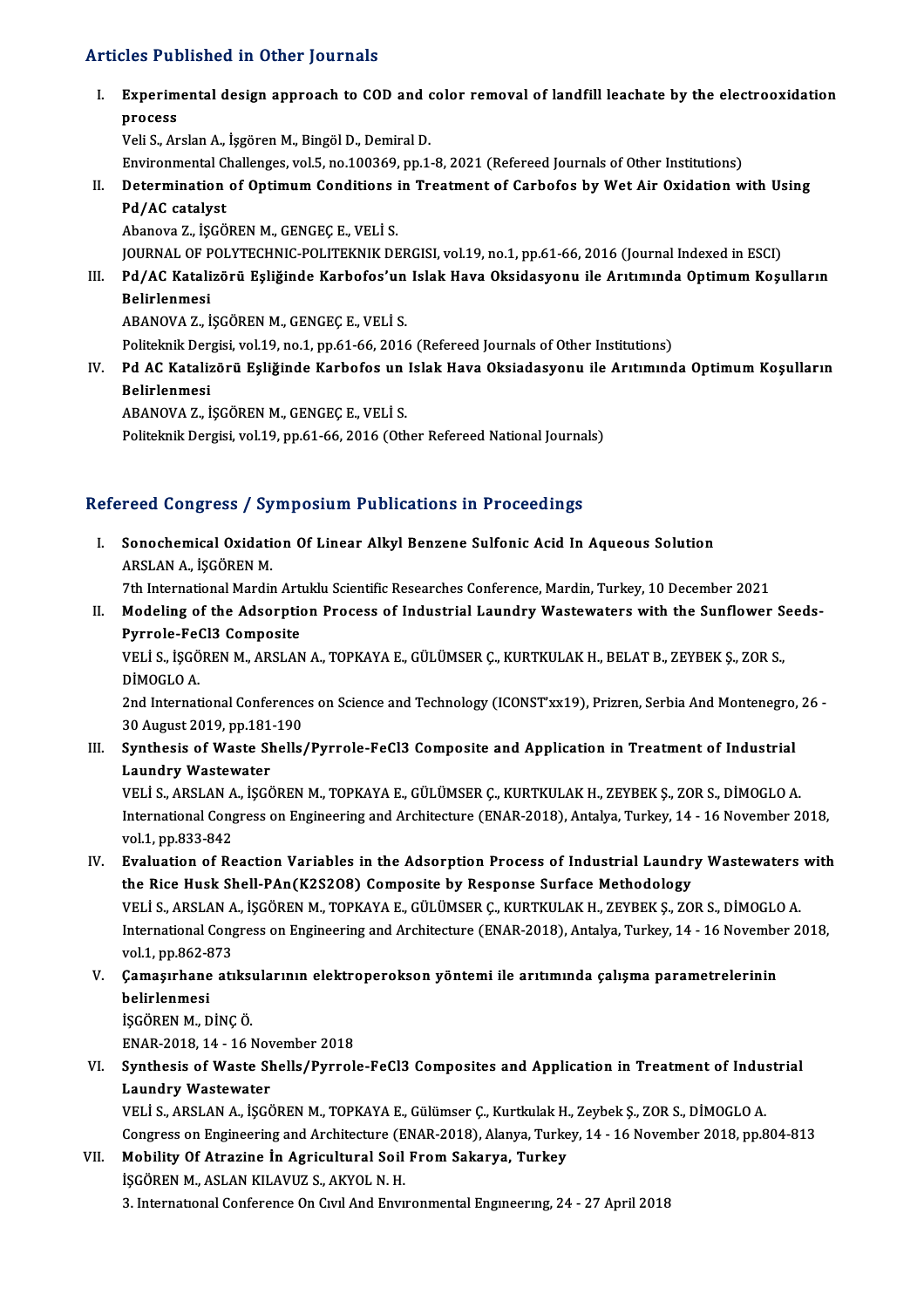VIII. Economic Evaluation of Reactivation of Waste Automobile Catalytic Converters with the Aim of<br>Revee in Water Treatment Presses Economic Evaluation of Reactivatio<br>Reuse in Water Treatment Process<br>iscôpen M. VELLS Economic Evaluati<br>Reuse in Water Tr<br>İŞGÖREN M., VELİ S.<br><sup>2nd International Co</sub></sup> Reuse in Water Treatment Process<br>İŞGÖREN M., VELİ S.<br>3rd International Conference on Civil and Environmental Engineering (ICOCEE-2018), İzmir, Turkey, 24 - 27 April **İŞGÖREN M., VELİ S.<br>3rd International Co.<br>2018, vol.2, pp.341<br>AN ASSESSMENT** 3rd International Conference on Civil and Environmental Engineering (ICOCEE-2018), İzmir, Turke<br>2018, vol.2, pp.341<br>IX. AN ASSESSMENT ON EFFECTS OF USING RENEWABLE ENERGY RESOURCES IN TURKEY<br>ISCOPEN M. EKER A 2018, vol.2, pp.341<br>
AN ASSESSMENT ON EFFECTS OF USING RENEWABLE ENERGY RESOURCES IN<br>
ISGÖREN M., EKER A.<br>
3rd International Conference on Applied Economics and Finance, 6 - 07 December 2017 IX. AN ASSESSMENT ON EFFECTS OF USING RENEWABLE ENERGY RESOURCES IN TURKEY SCOREN M., EKER A.<br>3rd International Conference on Applied Economics and Finance, 6 - 07 December .<br>X. Color Removal From Landfill Leached with the Electro Oxidation Process<br>VELLS ARSLAN A. SCOREN M. DEMIRAL D. 3rd International Conference on Applied Econ<br>Color Removal From Landfill Leached w<br>VELİ S., ARSLAN A., İŞGÖREN M., DEMİRAL D.<br>2PD International Turkis World Conference o 3RD International Turkic World Conference on Chemical Science and Technologies, Baku, Azerbaijan, 10 - 13<br>September 2017 VELİ S., ARSLAN A., İŞGÖREN M., DEMİRAL D. 3RD International Turkic World Conference on Chemical Science and Technologies, Baku, Azerbaijan, 10 - 13<br>September 2017<br>XI. Synthesis and usage of PANI/ZnO,PANI/TiO2, PANI/(TiO2ZnO) olymer Composites for the treatment<br>of of wastewaters having high organic pollution<br>ZOR S., VELI S., ISGOREN M., ARSLAN A., OZTURK F., KAYMAKCI B. Synthesis and usage of PANI/ZnO,PANI/TiO2, PANI/(TiO2)<br>of wastewaters having high organic pollution<br>ZOR S., VELİ S., İSGOREN M., ARSLAN A., OZTURK F., KAYMAKCI B.<br>The International Conference on Civil and Environmental Eng The International Conference on Civil and Environmental Engineering, 8 - 10 May 2017, pp.576-583 XOR S., VELI S., ISGOREN M., ARSLAN A., OZTURK F., KAYMAKCI B.<br>The International Conference on Civil and Environmental Engineering, 8 - 10 May 2017, pp.576-583<br>XII. Applicability of Metal Oxide Supported Polymeric Catalyst The International Conference on Civil and Environ<br>Applicability of Metal Oxide Supported Poly<br>VELİ S., İŞGÖREN M., ARSLAN A., GEÇİLİ A., ZOR S.<br>2ND INTERNATIONAL CONFERENCE ON CIVIL AN 2ND INTERNATIONAL CONFERENCE ON CIVIL AND ENVIRONMENTAL ENGINEERING, Nevşehir, Turkey, 8 - 10<br>May 2017 VELİ S., İŞGÖREN M., ARSLAN A., GEÇİLİ A., ZOR S. 2ND INTERNATIONAL CONFERENCE ON CIVIL AND ENVIRONMENTAL ENGINEERING, Nevşehir, Turkey,<br>May 2017<br>XIII. Synthesis and Usage of PANI/ZnO, PANI/TiO2, PANI/(TiO2ZnO) Polymer Composites for the<br>Treatment of Westewaters Having Hi May 2017<br>Synthesis and Usage of PANI/ZnO, PANI/TiO2, PANI/(TiO2<br>Treatment of Wastewaters Having High Organic Pollution<br>ZOR S, VELLS, ISCOPEN M, ARSLAN A, ÖZTÜRK E, KAVMAKCLR Synthesis and Usage of PANI/ZnO, PANI/TiO2, PANI/(TiO2<br>Treatment of Wastewaters Having High Organic Pollution<br>ZOR S., VELİ S., İŞGÖREN M., ARSLAN A., ÖZTÜRK F., KAYMAKÇI B.<br>2nd International Conference on Civil and Environ Treatment of Wastewaters Having High Organic Pollution<br>ZOR S., VELİ S., İŞGÖREN M., ARSLAN A., ÖZTÜRK F., KAYMAKÇI B.<br>2nd International Conference on Civil and Environmental Engineering (ICOCEE-2017), Nevşehir, Turkey, 8 -ZOR S., VELI S., IŞGÖREN M., A<br>2nd International Conference<br>May 2017, vol.1, pp.576-585<br>Anlisability of Motal Ovide 2nd International Conference on Civil and Environmental Engineering (ICOCEE-2017), Nevşehir, Tur<br>May 2017, vol.1, pp.576-585<br>XIV. Aplicability of Metal Oxide Supported Polymeric Catalysts to Catalytic Wet Air Oxidation<br>VEL May 2017, vol.1, pp.576-585<br>XIV. Aplicability of Metal Oxide Supported Polymeric Catalysts to Catalytic Wet Air Oxidation<br>VELİ S., İŞGÖREN M., ARSLAN A., Geçili A., ZOR S. ICOCEE, 2017-2nd International Conference on Civil and Environmental Engineering, 8 - 10 May 2017 VELİ S., İŞGÖREN M., ARSLAN A., Geçili A., ZOR S.<br>ICOCEE, 2017- 2nd International Conference on Civil and Environmental Engineering, 8 - 10 May 2017<br>XV. Reactivation of Waste Automobile Catalytic Converters for the Wate ICOCEE, 2017- 2nd International C<br>Reactivation of Waste Automo<br>ISGÖREN M., VELI S., ABANOVA Z.<br><sup>2nd International Conference on B</sup> Reactivation of Waste Automobile Catalytic Converters for the Water Treatment Purposes<br>İŞGÖREN M., VELİ S., ABANOVA Z.<br>3rd International Conference on Recycling and Reuse, İstanbul, Turkey, 28 - 30 September 2016, pp.130-1 iŞGÖREN M., VELİ S., ABANOVA Z.<br>3rd International Conference on Recycling and Reuse, İstanbul, Turkey, 28 - 30 September 2016, pp.130-1<br>XVI. An Investigation of Malathion Treatability by O3 and O3 UV Process from Aqueous S 3rd International Conference on Recycling an<br>An Investigation of Malathion Treatabili<br>İŞGÖREN M., ARSLAN A., TOPKAYA E., VELİ S.<br>International Science and Technology Confor An Investigation of Malathion Treatability by 03 and 03 UV I<br>I\$GÖREN M., ARSLAN A., TOPKAYA E., VELI S.<br>International Science and Technology Conference, 13 - 15 July 2016<br>An Investigation of Malathion Treatability by 03 an IŞGÖREN M., ARSLAN A., TOPKAYA E., VELI S.<br>International Science and Technology Conference, 13 - 15 July 2016<br>XVII. An Investigation of Malathion Treatability by O3 and O3 UV Processes from Aqueous Solutions<br>ISCÖREN M. ARS International Science and Technology Conferent<br>An Investigation of Malathion Treatabili<br>İŞGÖREN M., ARSLAN A., TOPKAYA E., VELİ S.<br>International Science and Technology Confere An Investigation of Malathion Treatability by 03 and 03 UV Processes from<br>ISGÖREN M., ARSLAN A., TOPKAYA E., VELI S.<br>International Science and Technology Conference, Viyana, Austria, 13 - 15 July 2016<br>Pemeual of Organonbes ISGÖREN M., ARSLAN A., TOPKAYA E., VELI S.<br>International Science and Technology Conference, Viyana, Austria, 13 - 15 July 2016<br>XVIII. Removal of Organophosphorous Pesticide from Water with Fenton and Photo Fenton React International Science and Technology Conferned Alemanda of Organophosphorous Pesticional Science<br>ISGÖREN M., GENGEÇE., VELİ S., ABANOVA J.<br>2nd International Conference on Besucling an Removal of Organophosphorous Pesticide from Water with Fenton<br>İŞGÖREN M., GENGEÇ E., VELİ S., ABANOVA J.<br>3rd International Conference on Recycling and Reuse, 28 - 30 August 2016<br>Evaluation of non catalytic wet air oxidatio işgören M., Gengeç E., Veli S., ABANOVA J.<br>3rd International Conference on Recycling and Reuse, 28 - 30 August 2016<br>XIX. Evaluation of non catalytic wet air oxidation variables for removal of orgonophosphrous pesticide 3rd International Conference on R<br>**Evaluation of non catalytic we<br>malathion using Box Behnken**<br>CENCECE iSCOPEN M. KOPYA M Evaluation of non catalytic wet air oxi<br>malathion using Box Behnken<br>GENGEÇ E., İŞGÖREN M., KOBYA M., VELİ S.<br>International Conference on Civil and Envir malathion using Box Behnken<br>GENGEÇ E., İŞGÖREN M., KOBYA M., VELİ S.<br>International Conference on Civil and Environmental Engineering, Cappadocia, Turkey, 20 - 23 May 2015<br>EVALUTION OE NON CATALYTIC WET AIR OYIDATION VARIAR GENGEÇ E., İŞGÖREN M., KOBYA M., VELİ S.<br>International Conference on Civil and Environmental Engineering, Cappadocia, Turkey, 20 - 2<br>XX. EVALUTION OF NON CATALYTIC WET AIR OXIDATION VARIABLES FOR REMOVAL<br>OFORCONOPHOSPHROUS International Conference on Civil and Environmental Engineering, Cappadocia, Tu<br>EVALUTION OF NON CATALYTIC WET AIR OXIDATION VARIABLES FOR R<br>OFORGONOPHOSPHROUS PESTICIDE MALATHION USING BOX BEHNKEN<br>ISCÖREN M. CENCEC E. VEL XX. EVALUTION OF NON CATALYTIC WET AIR OXIDATION VARIABLES FOR REMOVAL OFORGONOPHOSPHROUS PESTICIDE MALATHION USING BOX BEHNKEN ISCORENM., GENGEC E., VELI S. OFORGONOPHOSPHROUS PESTICIDE MALATHION USING BOX BEHNKEN<br>İŞGÖREN M., GENGEÇ E., VELİ S.<br>Turkay 20, 23 May 2015 IŞGÖREN M., GENGEÇ E., V.<br>The International Conferer<br>Turkey, 20 - 23 May 2015<br>Ontimination by Control The International Conference on Civil and Environmental Engineering (ICOCEE - Cappadocia 2015)., Nevşehir,<br>Turkey, 20 - 23 May 2015<br>XXI. Optimization by Central Composite Design of a New Adsorbent Beidellite Polyaniline Pr Turkey, 20 - 23 May 2015<br><mark>Optimization by Central Comp</mark>o<br>Adsorption of Acid Yellow 194